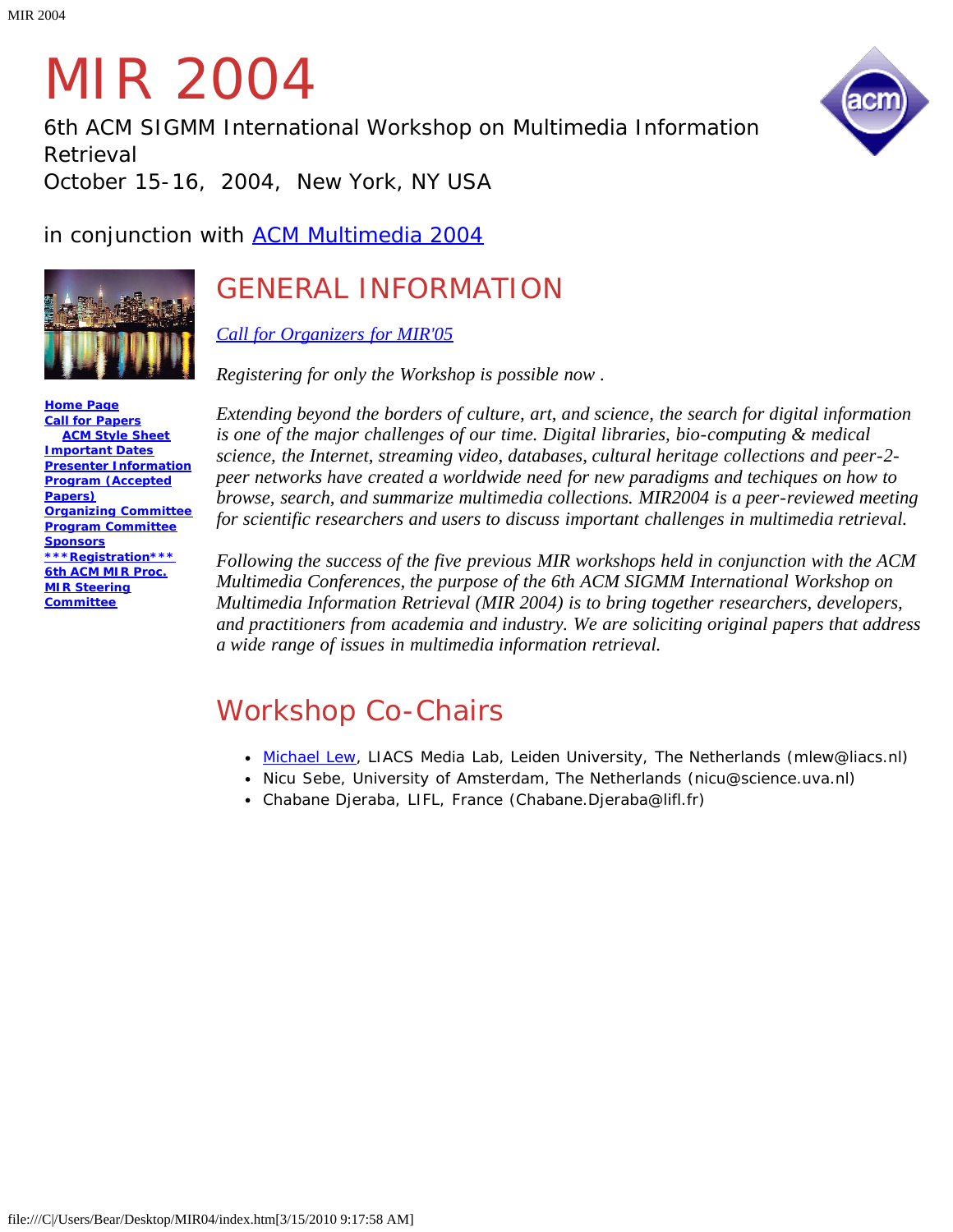# <span id="page-1-0"></span>GENERAL INFORMATION

## *[Call for Organizers for MIR'05](#page-13-0)*

*Registering for only the Workshop is possible now .*

*Extending beyond the borders of culture, art, and science, the search for digital information is one of the major challenges of our time. Digital libraries, bio-computing & medical science, the Internet, streaming video, databases, cultural heritage collections and peer-2-peer networks have created a worldwide need for new paradigms and techiques on how to browse, search, and summarize multimedia collections. MIR2004 is a peer-reviewed meeting for scientific researchers and users to discuss important challenges in multimedia retrieval.* 

*Following the success of the five previous MIR workshops held in conjunction with the ACM Multimedia Conferences, the purpose of the 6th ACM SIGMM International Workshop on Multimedia Information Retrieval (MIR 2004) is to bring together researchers, developers, and practitioners from academia and industry. We are soliciting original papers that address a wide range of issues in multimedia information retrieval.* 

# *Workshop Co-Chairs*

- *[Michael Lew](javascript:if(confirm(), LIACS Media Lab, Leiden University, The Netherlands (mlew@liacs.nl)*
- *Nicu Sebe, University of Amsterdam, The Netherlands (nicu@science.uva.nl)*
- *Chabane Djeraba, LIFL, France (Chabane.Djeraba@lifl.fr)*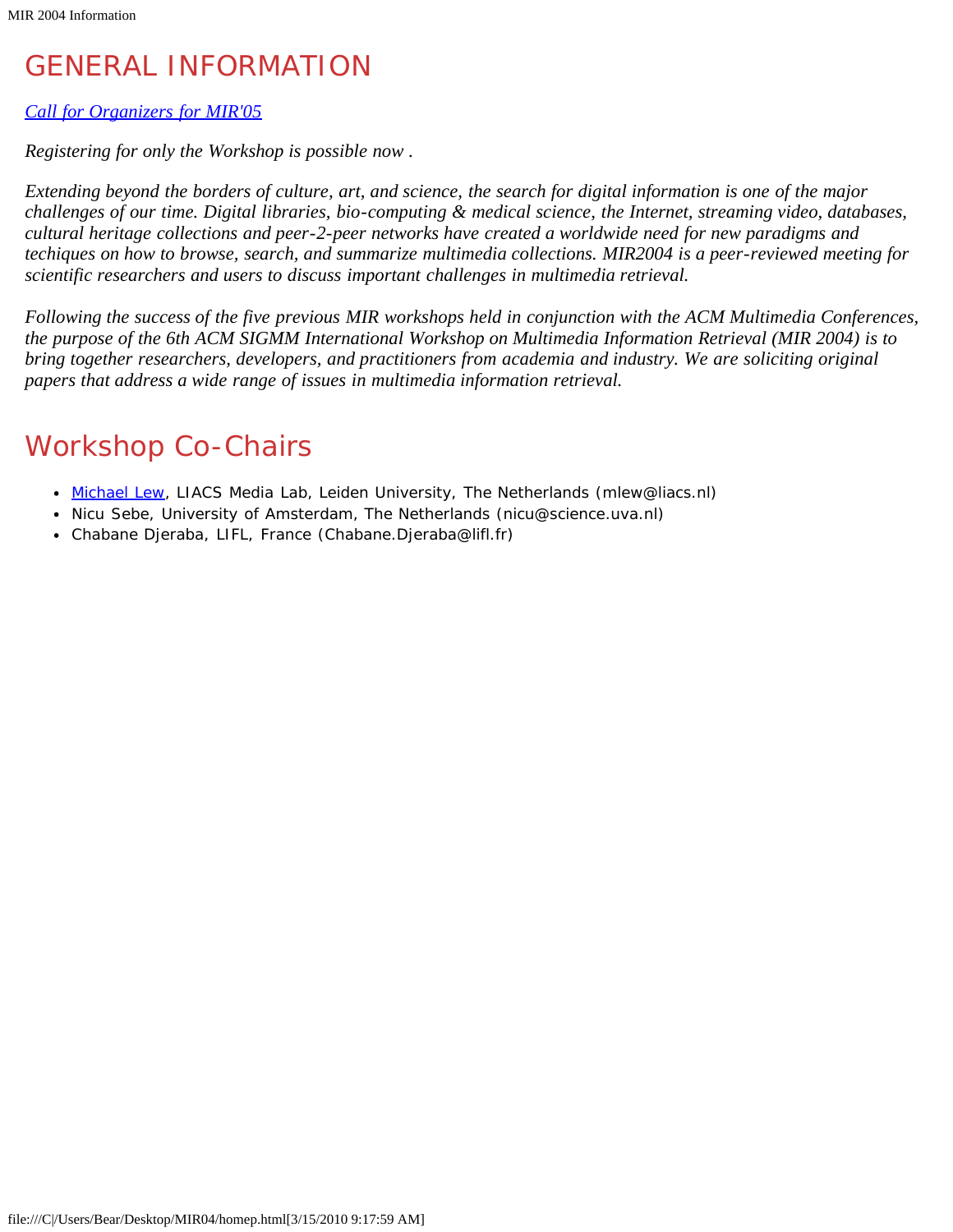<span id="page-2-0"></span>Call for Papers

# MIR 2004

6th ACM SIGMM International Workshop on Multimedia Information Retrieval October 15-16, 2004 New York, NY, USA

www.liacs.nl/~mir

in conjunction with ACM Multimedia 2004

# IMPORTANT DATES:

July 11 (extended), 2004: Submission of full paper August 1, 2004: Notification of acceptance August 6, 2004: Camera-ready full paper

# **OVERVIEW**

Extending beyond the borders of culture, art, and science, the search for digital information is one of the major challenges of our time. Digital libraries, bio-computing & medical science, the Internet, streaming video, databases, cultural heritage collections and peer-2-peer networks have created a worldwide need for new paradigms and techiques on how to browse, search, and summarize multimedia collections. MIR2004 is a peer-reviewed meeting for scientific researchers and users to discuss important challenges in multimedia retrieval. We are soliciting high quality original papers which address important issues in multimedia information retrieval including, but not limited to:

Learning and relevance feedback in multimedia retrieval Bio-computing & medical multimedia mining/indexing (MRI, CT, ...) Indexing and retrieval from streaming audio & video Summarization and visualization of multimedia Multi-modal human-computer interaction Query languages and query processing for multimedia retrieval User perspectives and user modeling for multimedia retrieval Semantic content analysis Intelligent agents for multimedia indexing and retrieval Multimedia retrieval for pervasive computing Preserving cultural heritage Multi-modal event detection and recognition Retrieval from multi-modal life logs High performance multimedia databases Fusion of Multimedia Content based retrieval of novel media Content-based indexing, search, and retrieval of multimedia data

# PAPER SUBMISSION

Email full papers (no longer than 8 pages in the **ACM** style sheet in English), to

mir@liacs.nl

with the following information:

- (1) Title of paper & short abstract summarizing the main contribution
- (2) Names and contact info of all authors, also specifying the contact author.
- (3) The paper in postscript or PDF format.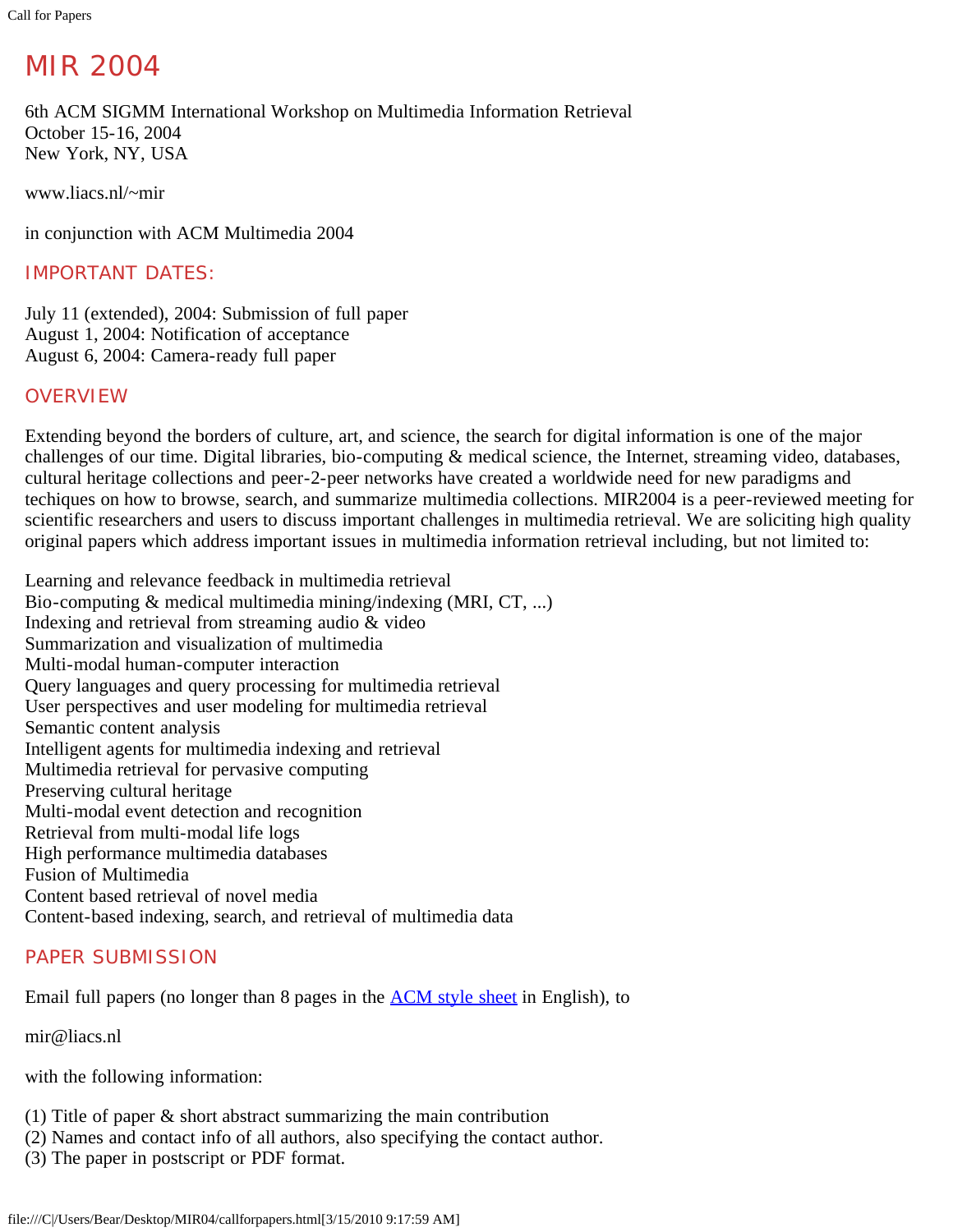All submissions will be peer-reviewed by at least 3 members of the program committee. The workshop proceedings will be printed and appear in the ACM Digital Library.

# WORKSHOP CHAIRS

Michael Lew, LIACS Media Lab, Netherlands Nicu Sebe, University of Amsterdam, Netherlands Chabane Djeraba, LIFL, France

# PROGRAM COMMITTEE

Kiyo Aizawa, University of Tokyo, Japan Youssef Amghar, LIRIS, France Erwin Bakker, LIACS Media Lab, The Netherlands Xavier Binefa, University of Barcelona, Spain Catherine Berrut, CLIPS, France Alberto Del Bimbo, University of Florence, Italy Shih-Fu Chang, Columbia University, USA Theo Gevers, Univ. of Amsterdam, The Netherlands William Grosky, University of Michigan-Dearborn, USA Alan Hanjalic, TU Delft, The Netherlands Thomas Huang, Univ. of Illinois at UC, USA Alex Jaimes, FujiXerox, Japan Joemon Jose, University of Glasgow, UK Brigitte Kerherve, University of Quebec, Canada Anil Kokaram, Trinity College, Ireland Wei Ying Ma, Microsoft Research, China Vincent Oria, New Jersey Institute of Technology, USA Stefan Rueger, Imperial College London, UK Yong Rui, Microsoft Research, USA Shin'ichi Satoh, National Institute of Informatics, Japan Claudia Schremmer, CSIRO, Australia Florence Sedes, IRIT, France Alan Smeaton, Dublin City University, Ireland Arnold Smeulders, Univ. of Amsterdam, The Netherlands John R. Smith, IBM Research, USA Hari Sundaram, Arizona State University, USA Qi Tian, University of Texas at San Antonio, USA Svetha Venkatesh, Curtin Univ. of Tech., Australia Guangyou Xu, Tsinghua University, China HongJiang Zhang, Microsoft Research Asia, China Zhongfei Zhang, Binghamton University, USA Xiang (Sean) Zhou, Siemens Research, USA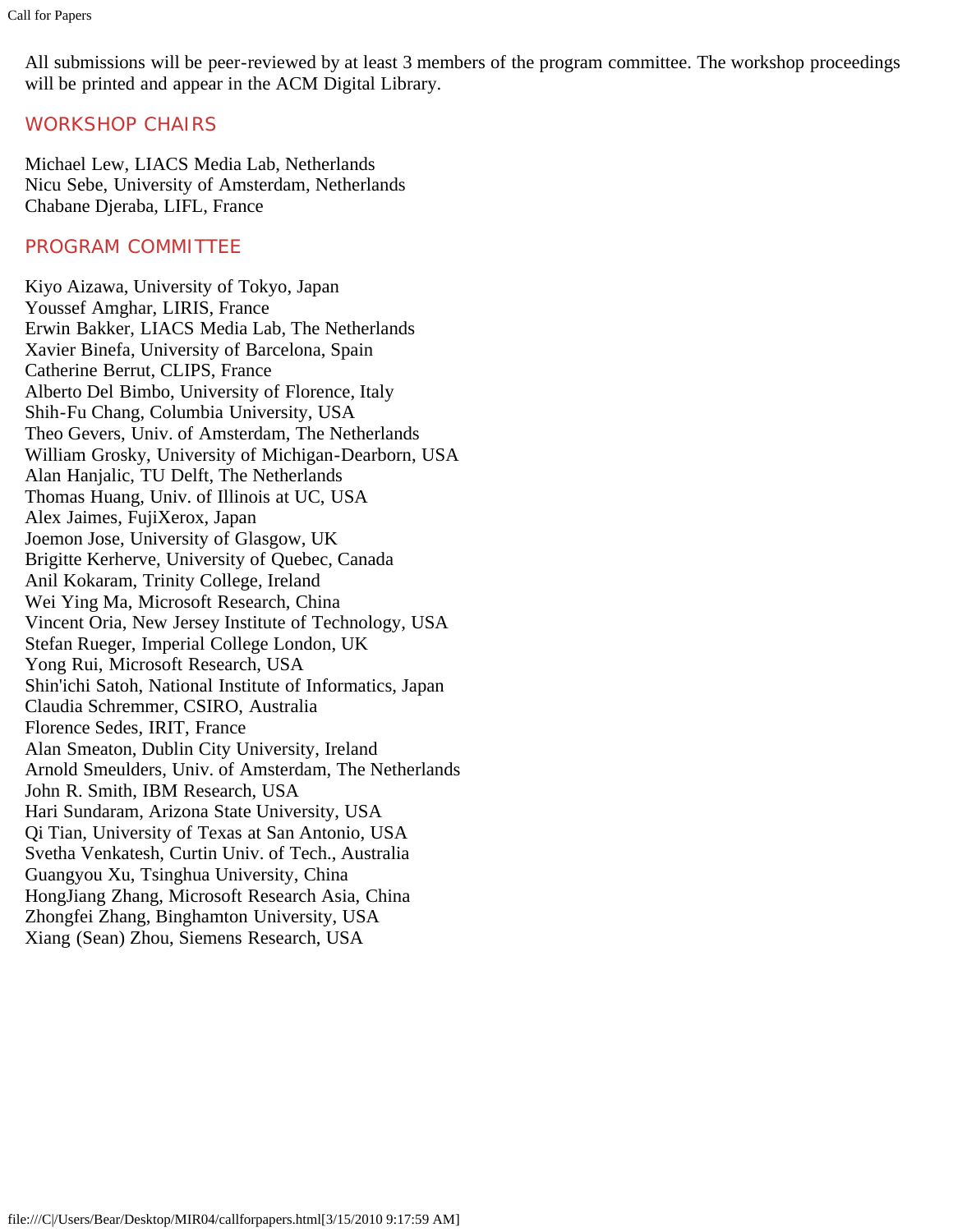# <span id="page-4-0"></span>Important Dates

July 11th (extended), 2004: Submission of full paper August 1, 2004: Notification of acceptance August 15 (see ACM Press Webpage), 2004: Camera-ready full paper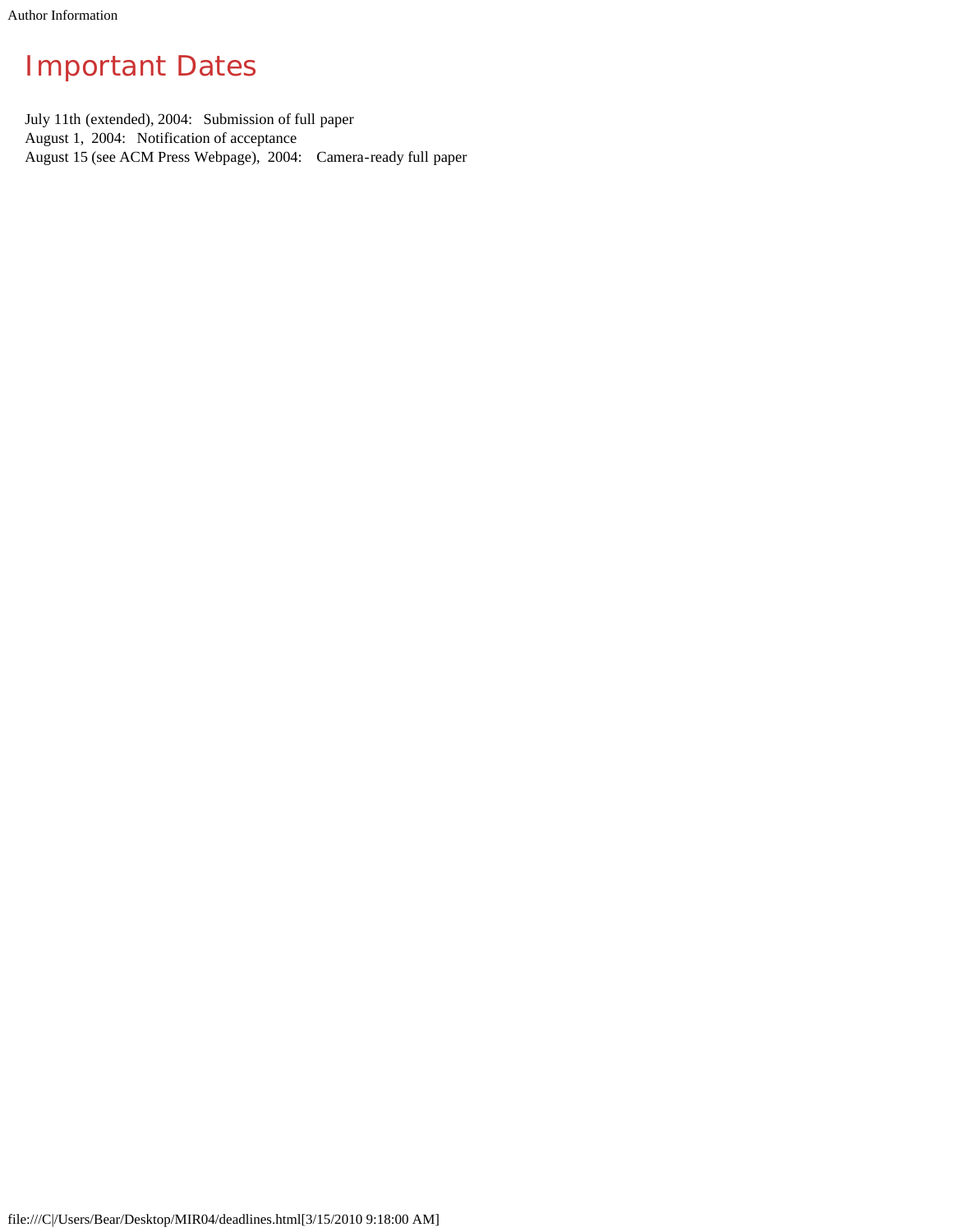# <span id="page-5-0"></span>*Presenter Information*

All of the talks were designated by the PC Committee as either Oral or Poster Presentation. The type of talk can be found on the MIR website. The instructions for both the oral and poster presentations are given in this document.

#### **"ORAL PRESENTATION" INSTRUCTIONS:**

#### **PRESENTING YOUR PAPER**

You should be present in the room in time for your presentation, from where you will be called to the stage by the Session Chair. Your presentation should last around 18 minutes (15 minutes for the talk and 3 minutes for questions). Please remember to keep an eye on the Session Chair, who will give you a signal when the time is approaching to bring your presentation to a close. The order of the talks is given on the MIR website.

#### **EQUIPMENT**

The following equipment will be available in the room: data projector and an overhead projector. Note that an internet connection will also be provided.

#### **"POSTER PRESENTATION" INSTRUCTIONS:**

The Poster Display will take place in the the same room as the oral presentations. There will be only one Poster Session which begins at 11:05am on October 16th. Please arrange you poster before the start of the keynote address (between 8:30am and 9:10am).

#### **EXHIBITION PANELS**

We will provide tripods on which to display your poster and roughly a 2'x 3' (i.e., 24x36 inches or 60x91 cm) cardboard poster board. Each presenter will have \*one\* tripod/poster board on which to display his material. We recommend that authors print their material on standard pages which can then be taped or glued to the poster board. You can arrange the poster board either in portrait (2' wide by 3' tall) or landscape (3' wide by 2' tall) mode.

#### **"BOASTER SESSIONS"**

The Poster Session will be preceded by a "Boaster" Session – this will be your chance to inform your audience about the display you have provided. Presenters will be invited to the stage to speak to delegates for one minute only. You may use a single overhead transparency to illustrate your talk if you wish. The persons nominated to "boast" about your display should make their way to the side of the stage as quickly as possible at the beginning of the session, and form an orderly queue! You will then be invited to the stage, as a group, by the Session Chair.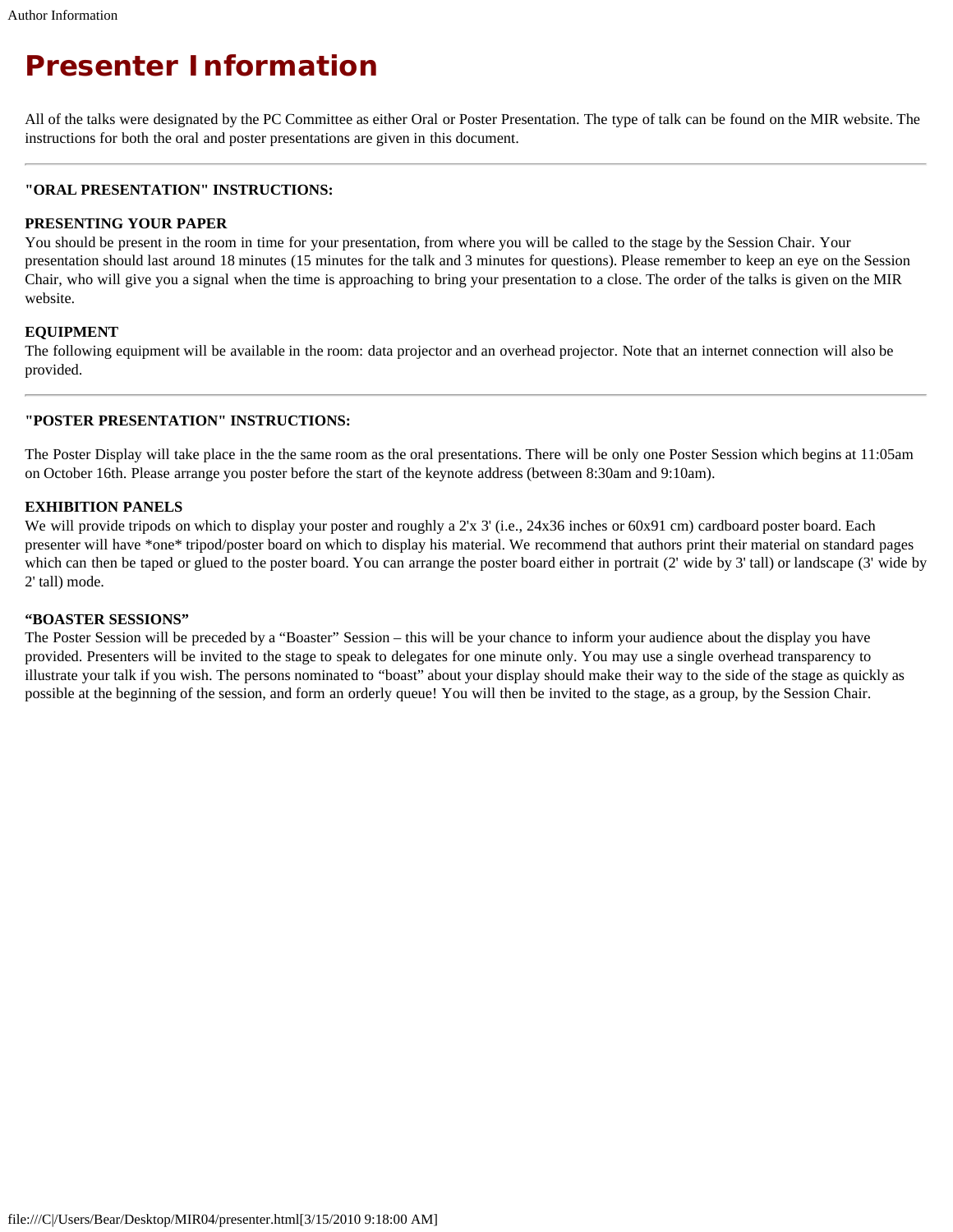# <span id="page-6-0"></span>*MIR04 Program*

### **DAY 1:**

**9.00 - 9.10 Opening Remarks: Michael S. Lew**

**9.10 - 10.15 Keynote address: On 3D Shape Content-based Retrieval**

Alberto del Bimbo, University of Florence, Italy

**10.15 - 10.40 Coffee**

#### **10.40 - 12.20 Oral Session - Learning I (Chair: Nicu Sebe)**

- An User Preference Information Based Kernel for SVM Active Learning in Content-based Image Retrieval Hua Xie, and Antonio Ortega
- ResearchExplorer: Gaining Insights through Exploration in Multimedia Scientific Data Bo Gong, Rahul Singh, and Ramesh Jain
- Mean Version Space: A New Active Learning Method for Content-based Image Retrieval Jingrui He, Mingjing Li, Hong-Jiang Zhang, Hanghang Tong, and Changshui Zhang
- Retrieval of Difficult Image Classes Using SVM-Based Relevance Feedback Marin Ferecatu, Michel Crucianu, and Nozha Boujemaa
- Boosting Contextual Information in Content-based Image Retrieval Jaume Amores, Nicu Sebe, Petia Radeva, Theo Gevers, and Arnold Smeulders

#### **12.20 - 13.50 Lunch**

#### **13.50 - 15.30 Oral Session - Video I (Chair: Alan Smeaton)**

Key-Frame Extraction Algorithm using Entropy Difference Markos Mentzelopoulos and Alexandra Psarou

- Content Based Access for a Massive Database of Human Observation Video Laurent Joyeux, Erika Doyle, Hugh Denman, Andrew Crawford, Adrien Bousseau, Anil Kokaram, and Ray Fuller
- Clip-based Similarity Measure for Hierarchical Video Retrieval Yuxin Peng and Chong-Wah Ngo
- Fast and Robust Short Video Clip Search Using an Index Structure Junsong Yuan, Ling-Yu Duan, Qi Tian, and Changsheng Xu
- Structuring Home Video by Snippet Detection and Pattern Parsing Zailiang Pan and Chong-Wah Ngo

#### **15.30 - 15.50 Coffee**

### **15.50 - 17.00 Multimedia Information Retrieval - New challenges (Chair: William Grosky)**

 **Panelists:** Alberto del Bimbo, University of Florence, Italy William Grosky, University of Michigan - Dearborn, USA Ramesh Jain, Georgia Institute of Technology, USA Wei-Ying Ma, Microsoft Research China Bernard Merialdo, Institut Eurécom, France Alan Smeaton, Dublin City University, Ireland

### **DAY 2:**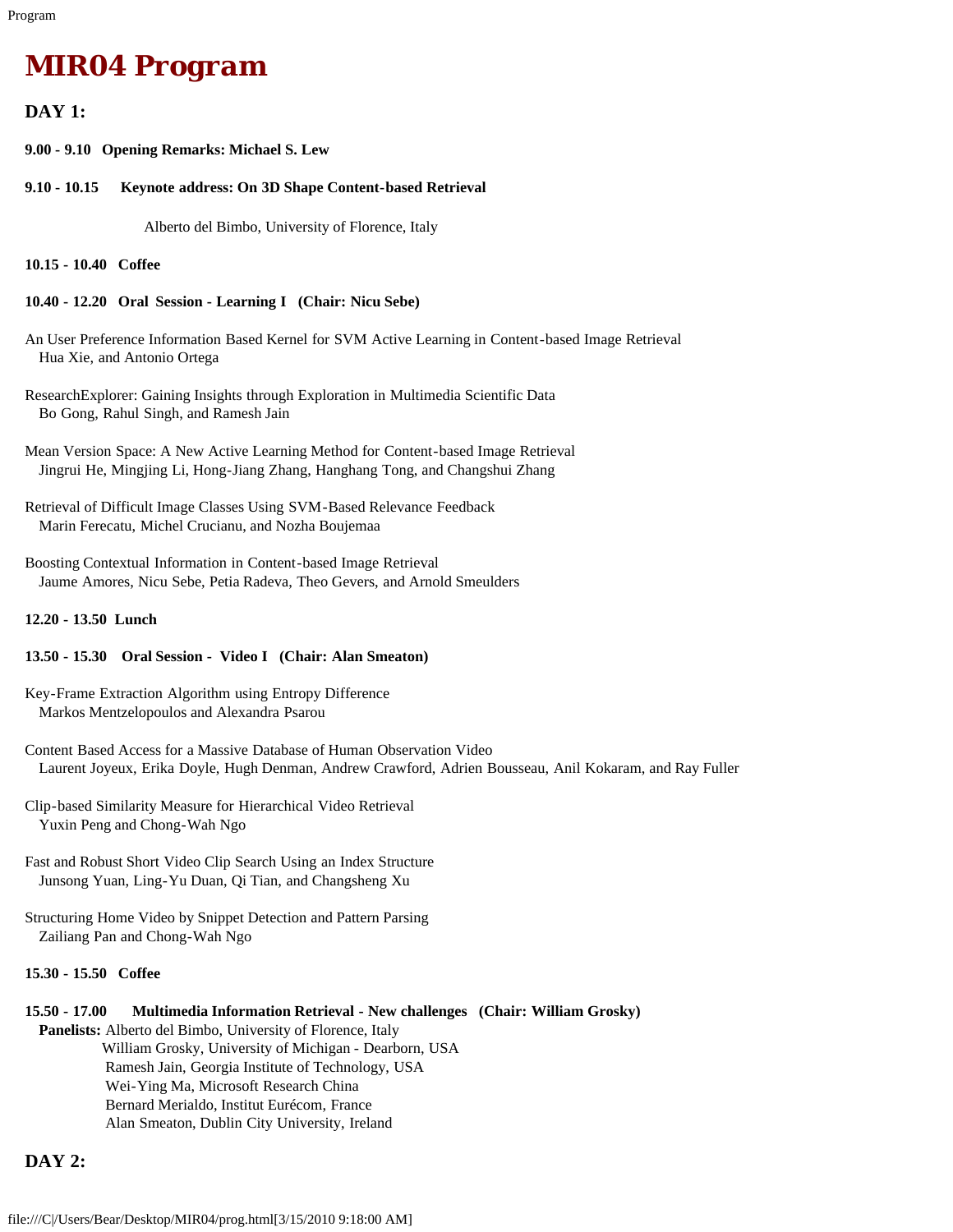#### **9.10 - 10.15 Keynote address: The Psychology of MIR**

John R. Kender, Columbia University, USA

- **10.15 10.40 Coffee**
- **10.40 11.05 Boaster Session (Chair: Nicu Sebe)**
- **11.05 12.30 Interactive Oral Sessions**

#### **Learning II (Interactive Oral)**

- Relevance Feedback: Perceptual Learning and Retrieval in Bio-computing, Photos, and Video M. Haas, J. Rijsdam, B. Thomee, and M.S. Lew
- A Time Series Clustering Based Framework for Multimedia Mining and Summarization Using Audio Features Regunathan Radhakrishnan, Ajay Divakaran, and Ziyou Xiong,
- Long-Term Learning of Semantic Grouping from Relevance Feedback Tomohiro Yoshizawa and Haim Schweitzer,

Experimenting with Music Taste Prediction by User Profiling Marco Grimaldi and Padraig Cunningham

#### **Image II (Interactive Oral)**

- Latent Semantic Analysis of Facial Action Codes for Automatic Facial Expression Recognition Beat Fasel, Florent Monay, and Daniel Gatica-Perez
- Efficient 3D Object Retrieval Using Depth Images Nikhil Vajramushti, Ioannis A. Kakadiaris, Theoharis Theoharis, and G. Papaioannou
- Analysing the Performance of Visual, Concept, and Text Features in Content-Based Video Retrieval Mika Rautiainen, Timo Ojala, and Tapio Seppänen
- A Multimodal Approach to Time-Invariant Scene Retrieval from Single Overhead Image Jian Yao, Zhongfei Zhang, and Lijun Yin

#### **Video II (Interactive Oral)**

- Concept-Oriented Video Skimming and Adaptation via Semantic Classification Hangzai Luo and Jianping Fan
- Video Story Segmentation with Multi-modal Features: Experiments on TRECVID 2003 L. Besacier, G.M. Quénot, S. Ayache, D. Moraru
- Symbolic Representation and Retrieval of Moving Object Trajectories Lei Chen, M. Tamer Ozsu, and Vincent Oria,
- A Hybrid System for Affine-Invariant Trajectory Retrieval Faisal I. Bashir, Ashfaq Khokhar, and Dan Schonfeld,
- Latent Semantic Analysis For An Effective Region-Based Video Shot Retrieval System F. Souvannavong, B. Huet, and B. Merialdo
- Action Movies Segmentation and Summarization Based on Tempo Analysis Hsuan-Wei Chen

#### **Application II (Interactive Oral)**

Offense Based Temporal Segmentation for Event Detection in Soccer Video L. Wang, M. Lew, and G. Xu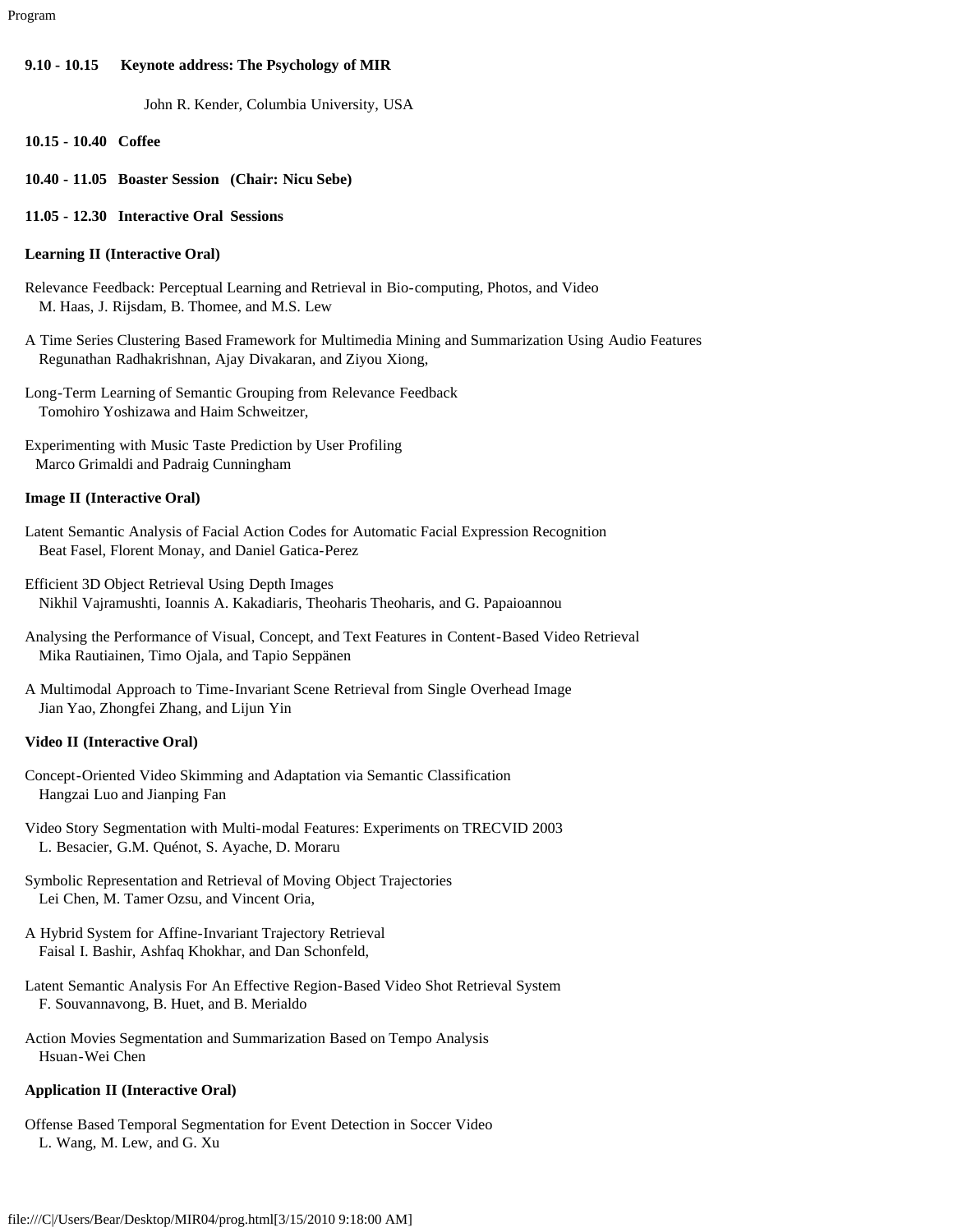Program

- The Power of Play-Break for Automatic Detection and Browsing of Self-consumable Sport Video Highlights Dian Tjondronegoro, Phoebe Yi-Ping Chen, and Binh Pham
- Repeating Pattern Discovery and Structure Analysis from Acoustic Music Data Lie Lu, Muyuan Wang, and Hong-Jiang Zhang,
- Towards Automatic Analysis of Social Interaction Patterns in a Nursing Home Environment from Video Datong Chen, Jie Yang, and Howard D. Wactlar
- Semantic Video Adaptation based on Automatic Annotation of Sport Videos Marco Bertini, Rita Cucchiara, Alberto Del Bimbo, and Andrea Prati

#### **Internet and WWW-based Systems (Interactive Oral)**

- A High Performance Crawling System Younès Hafri and Chabane Djeraba
- A Web-Enabled Video Indexing System Jian Zhou and Xiao-Ping Zhang
- Autonomous Visual Model Building Based on Image Crawling through Internet Search Engines Xiaodan Song, Ching-Yung Lin, and Ming-Ting Sun

### **12.30 - 13.50 Lunch**

### **13.50 - 15.30 Oral Session - Applications I (Chair: Andreas Girgensohn)**

- A Statistical Approach to Retrieval under User-dependent Uncertainty in Query-by-Humming Systems Erdem Unal, Shrikanth S. Narayanan, and Elaine Chew
- The Story Picturing Engine: Finding Elite Images to Illustrate a Story Using Mutual Reinforcement D. Joshi, J. Z. Wang, and J. Li
- The Fusion of Audio-Visual Features and External Knowledge for Event Detection in Team Sports Video Huaxin Xu and Tat-Seng Chua
- Texture Based Medical Image Indexing and Retrieval : Application to Cardiac Imaging Tristan Glatard, Johan Montagnat, and Isabelle Magnin
- A Query Description Model Based on Basic Semantic Unit Composite Petri-Net for Soccer Video Songyang Lao, Alan F. Smeaton, Gareth J. F. Jones, and Hyowon Lee,

#### **15.30 - 15.50 Coffee**

### **15.50 - 17.30 Oral Session - Image I (Chair: Michael S. Lew)**

- Retrieval of 3D Objects by Visual Similarity J. Assfalg, A. del Bimbo, and P. Pala
- Effective Browsing of Web Image Search Results Hao Liu, Xing Xie, Xiaoou Tang, Zhi-Wei Li,and Wei-Ying Ma
- Image Recognition for Digital Libraries Bertrand Le Saux and Giuseppe Amato
- Leveraging Face Recognition Technology to Find and Organize Photos Andreas Girgensohn, John Adcock, and Lynn Wilcox
- A Graphical User Interface for a Fine-Art Painting Image Retrieval System Thomas Lombardi, Sung-Hyuk Cha, and Charles Tappert

# **17.30 - 17.40 Closing Remarks: Michael S. Lew**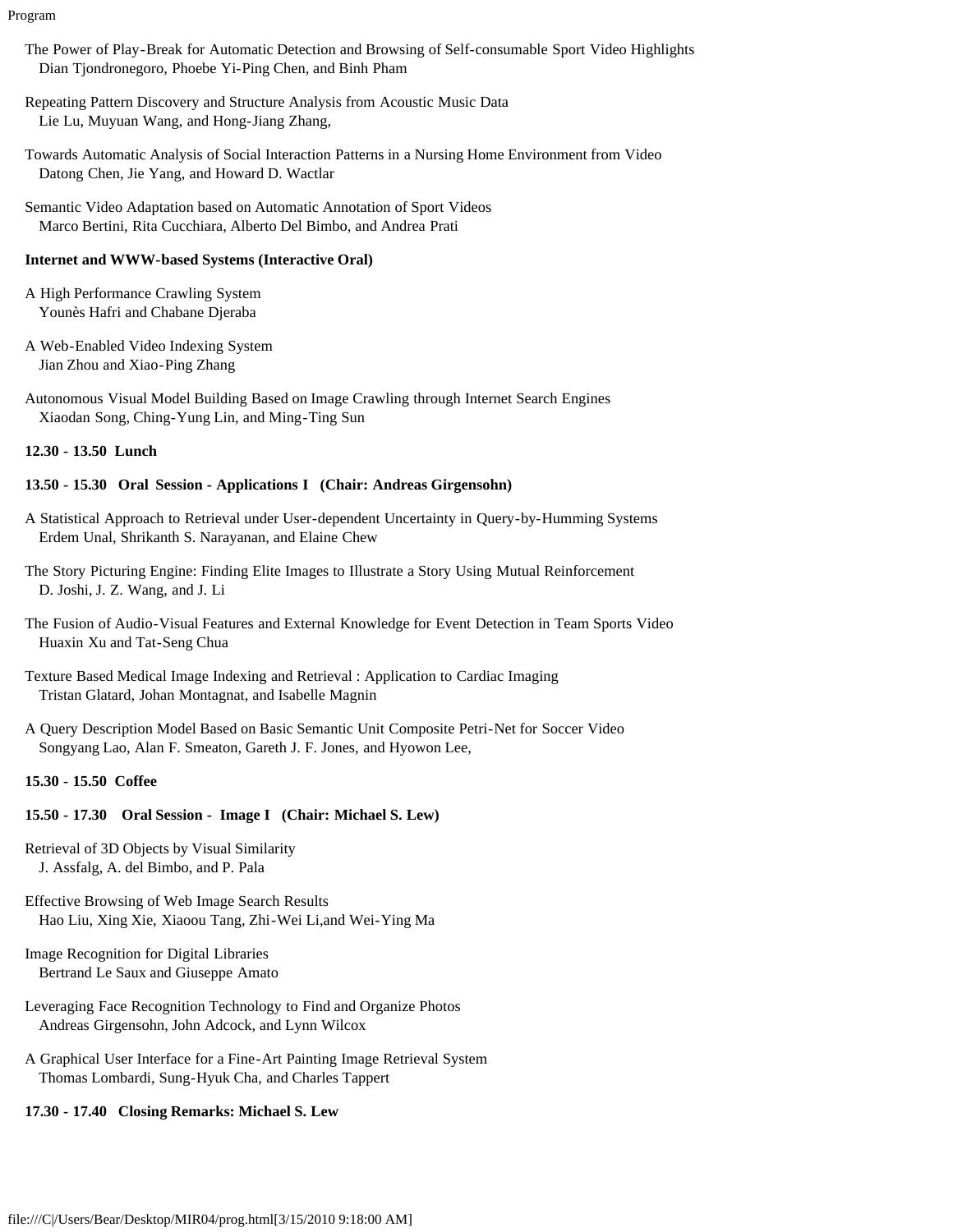<span id="page-9-0"></span>Organizing Committee

# Organizing Committee

## **General Co-Chairs**

[Michael Lew](javascript:if(confirm() LIACS Media Lab, Leiden University The Netherlands [mlew@liacs.nl](mailto:mlew@liacs.nl)

Nicu Sebe Faculty of Science, University of Amsterdam The Netherlands [nicu@science.uva.nl](mailto:nicu@science.uva.nl)

Chabane Djeraba LIFL, University of Sciences and Technologies of Lille France [Chabane.Djeraba@lifl.fr](mailto:Chabane.Djeraba@lifl.fr)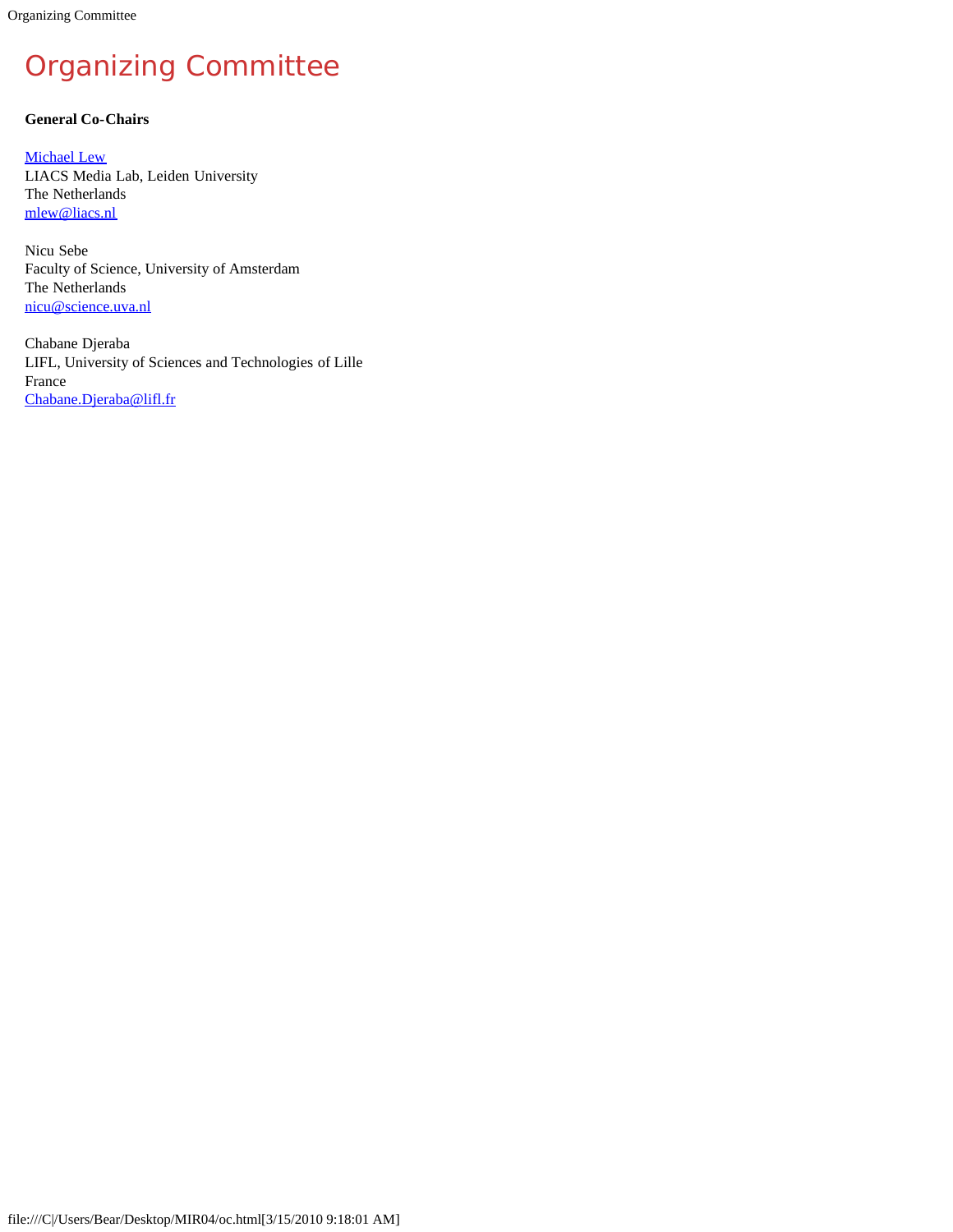# <span id="page-10-0"></span>Program Committee

Kiyo Aizawa, University of Tokyo, Japan Youssef Amghar, LIRIS, France Erwin Bakker, LIACS Media Lab, The Netherlands Catherine Berrut, CLIPS, France Alberto Del Bimbo, University of Florence, Italy Xavier Binefa, University of Barcelona, Spain Shih-Fu Chang, Columbia University, USA Theo Gevers, Univ. of Amsterdam, The Netherlands William Grosky, University of Michigan-Dearborn, USA Alan Hanjalic, TU Delft, The Netherlands Thomas Huang, Univ. of Illinois at UC, USA Alex Jaimes, FujiXerox, Japan Joemon Jose, University of Glasgow, UK Brigitte Kerherve, University of Quebec, Canada Anil Kokaram, Trinity College, Ireland Wei Ying Ma, Microsoft Research, China Vincent Oria, New Jersey Institute of Technology, USA Stefan Rueger, Imperial College London, UK Yong Rui, Microsoft Research, USA Shin'ichi Satoh, National Institute of Informatics, Japan Claudia Schremmer, CSIRO, Australia Florence Sedes, IRIT, France Alan Smeaton, Dublin City University, Ireland Arnold Smeulders, Univ. of Amsterdam, The Netherlands John R. Smith, IBM Research, USA Hari Sundaram, Arizona State University, USA Qi Tian, University of Texas at San Antonio, USA Svetha Venkatesh, Curtin Univ. of Tech., Australia Guangyou Xu, Tsinghua University, China HongJiang Zhang, Microsoft Research Asia, China Zhongfei Zhang, Binghamton University, USA Xiang (Sean) Zhou, Siemens Research, USA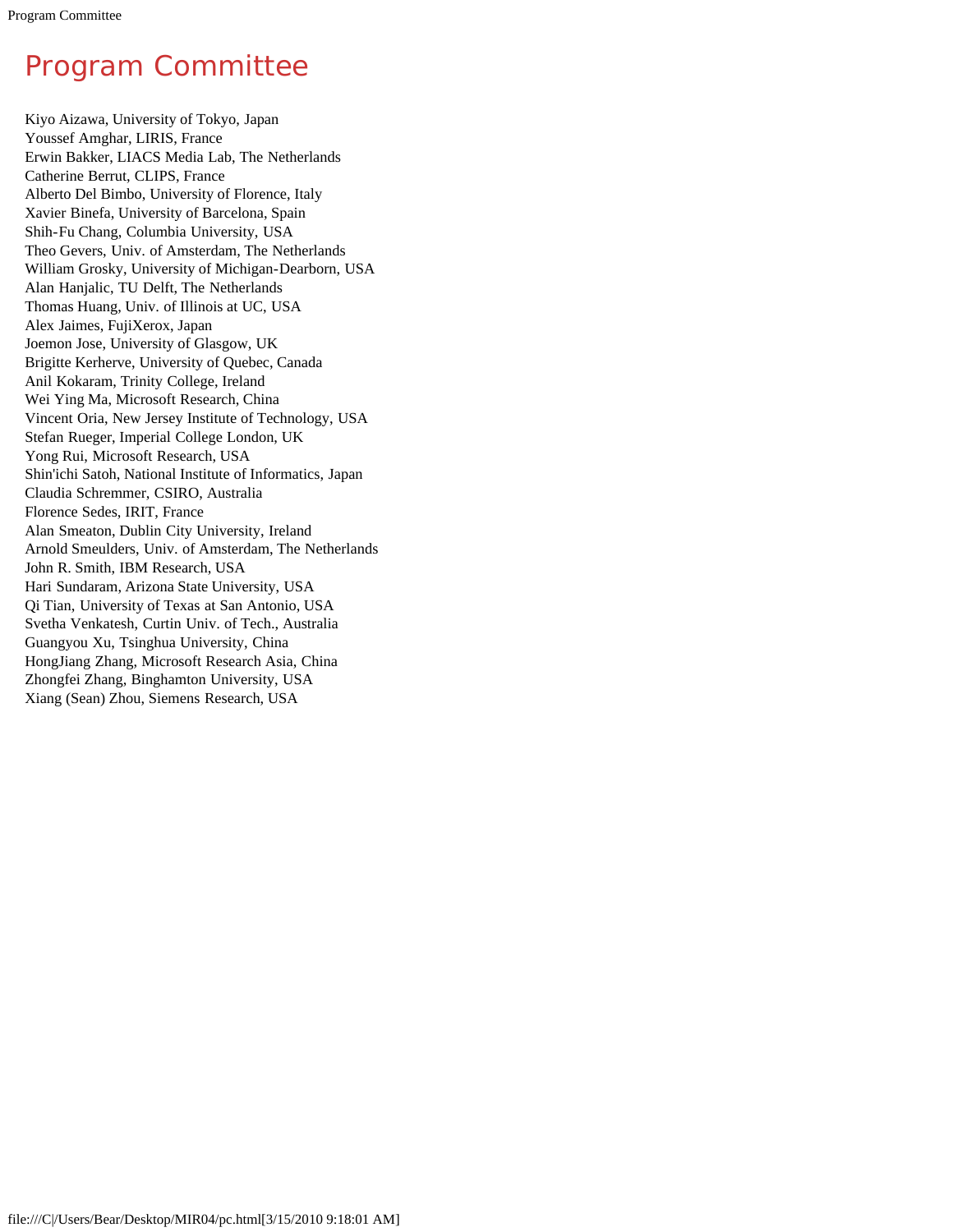# <span id="page-11-0"></span>Sponsors and Supporters

ACM SIG Multimedia ACM SIGGRAPH Getty Images Leiden Institute of Advanced Computer Science University of Amsterdam University of Sciences and Technologies of Lille Netherlands National Science Foundation (NWO) Cyttron Project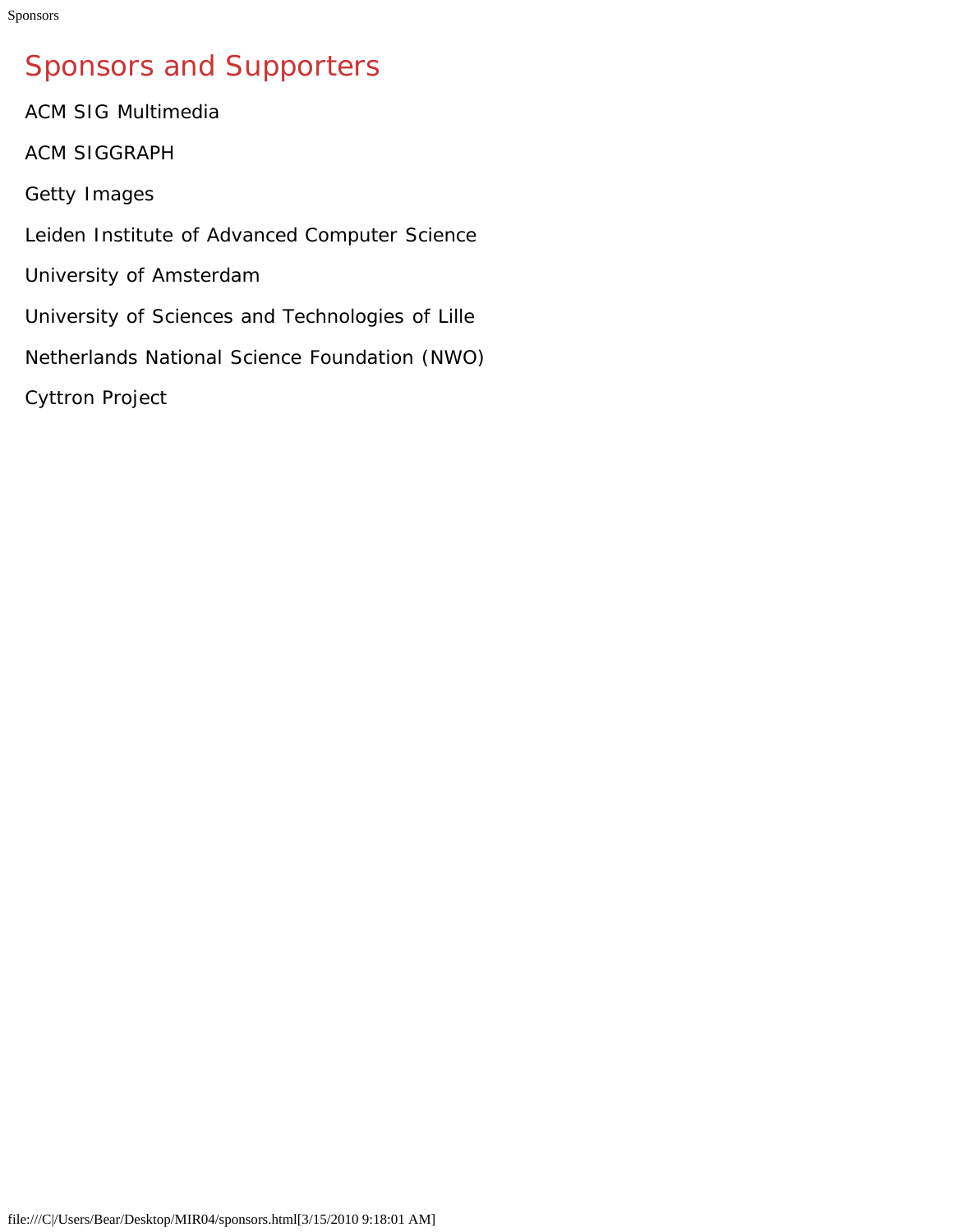# <span id="page-12-0"></span>ACM SIGMM MIR Steering Committee

Brigitte Kerhervé (Term expires at the end of MIR'2006) Vincent Oria (Term expires at the end of MIR'2006) Shin'ichi Satoh (Term expires at the end of MIR'2006) Mario A. Nascimento (Term expires at the end of MIR'2007) Noboru Babaguchi (Term expires at the end of MIR'2007) K Selcuk Candan (Term expires at the end of MIR'2007) Sibel Adali (Term expires at the end of MIR'2008) Yuichi Nakamura (Term expires at the end of MIR'2008) Uma Srinavasan (Term expires at the end of MIR'2008) Michael S. Lew (chair) (Term expires at the end of MIR'2008) Nicu Sebe (Term expires at the end of MIR'2008) Chabane Djeraba (Term expires at the end of MIR'2008) ACM SIGMM Designated Officer or representative